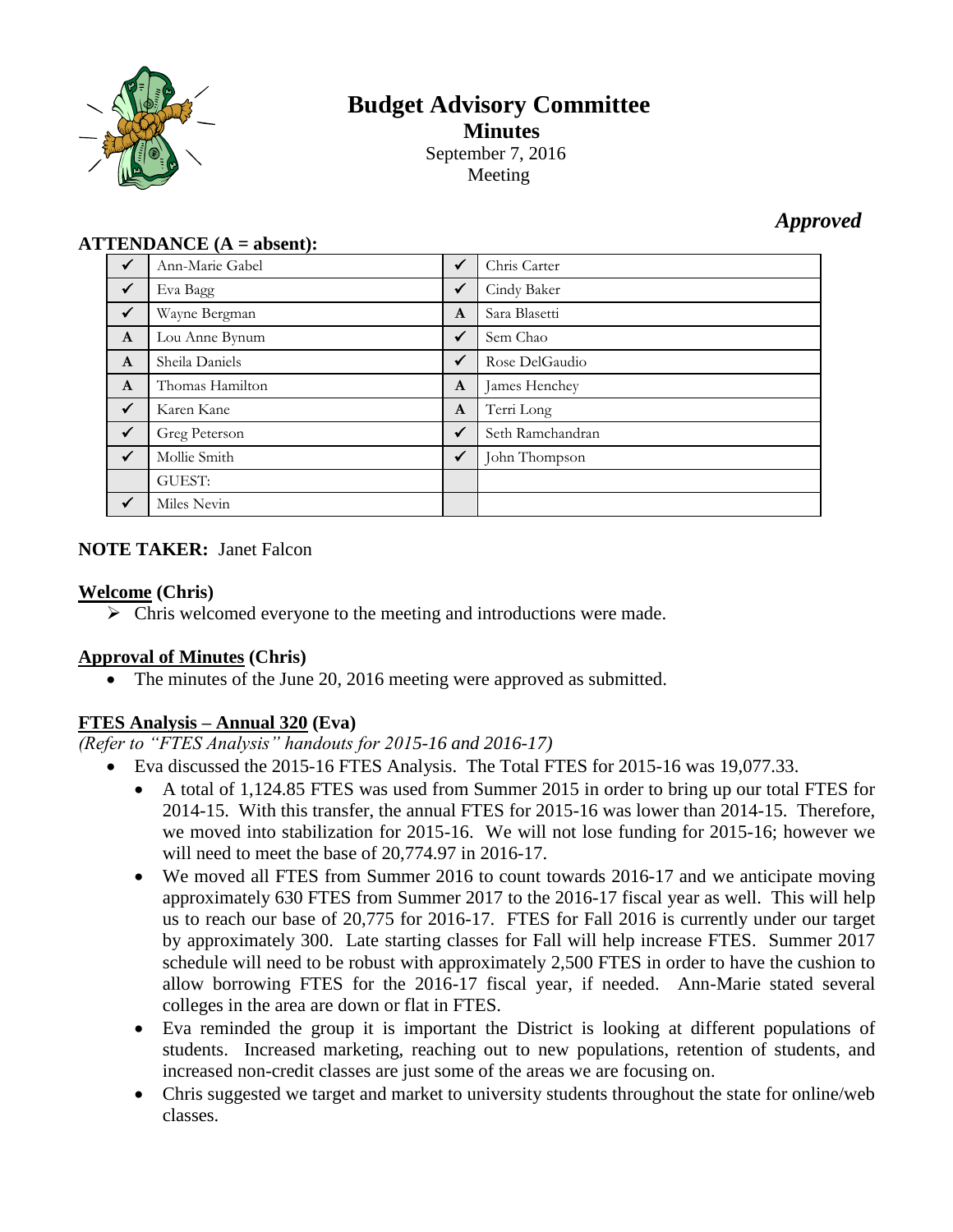## **FTES Analysis – Annual 320 (continued)**

- Karen announced we may see an influx of students due to the implementation of CCCApply.
- Wayne asked about veterans. He promotes LBCC within the different veteran organizations he is involved with. He said there could be an increase in veteran students with some enhancements. Greg will review the agreements with Veterans Administration (VA) such as a Memorandum of Understanding (MOU) between the VA and LBCC as well as making sure we are on the list of recommended colleges for veterans.

## FTES Analysis

|             | <b>Current Year</b> |                                      |                         |            |                             |               |               |
|-------------|---------------------|--------------------------------------|-------------------------|------------|-----------------------------|---------------|---------------|
|             | 2015-16             |                                      | <b>Target to Annual</b> |            | $(14/15 \text{ to } 15/16)$ |               | 2016-17       |
|             | <b>Target</b>       | <b>Annual</b>                        | <b>Variance</b>         | % Variance | <b>Change</b>               | $\frac{0}{0}$ | <b>Target</b> |
|             |                     |                                      |                         |            |                             | <b>Change</b> |               |
| Total       |                     | $20,754.20$   19,077.33   (1,676.87) |                         | $-8.08%$   | (1,697.64)                  | $-8.17%$      | 20,775.58     |
| <b>FTES</b> |                     |                                      |                         |            |                             |               |               |

## **Apportionment Calculation (John)**

*(Refer to "Apportionment Calculation – Budget 2016-17 Adopted Budget Estimate (3-Year Comparison)" handout)*

• John reviewed the Apportionment Calculations for 2015-16 and 2016-17.

|                                       | 2014-15<br><b>Recal</b> | 2015-16<br>Annual | 2016-17<br><b>Adopted Budget</b> | <b>Change from</b><br>2015-16 |
|---------------------------------------|-------------------------|-------------------|----------------------------------|-------------------------------|
|                                       | Amount                  | <b>Amount</b>     | <b>Amount</b>                    | <b>Amount</b>                 |
| <b>Total Base Revenue</b>             | 98,675,514              | 103,656,853       | 110,872,717                      | 7,215,864                     |
| <b>COLA</b> Adjustment                | 838,742                 | 1,057,300         | $\theta$                         | (1,057,300)                   |
| Restoration                           | 3,770,924               | (7,837,883)       | 293,098                          | 8,130,981                     |
| <b>Full-Time Faculty Hiring</b>       | $\theta$                | 1,139,486         | (31,796)                         | (1,171,282)                   |
| <b>Base Increase FON</b>              | $\Omega$                | 5,006,978         | 14,050                           | (4,992,928)                   |
| <b>Base Increase Non-FON</b>          | $\Omega$                | $\theta$          | 1,415,561                        | 1,415,561                     |
| <b>Stability Adjustment</b>           | $\theta$                | 7,837,882         | $\Omega$                         | (7,837,882)                   |
| <b>Total Computational Revenue</b>    | 103,285,180             | 110,860,616       | 112,563,630                      | 1,703,014                     |
| Deficit Factor (0.0/0.0/0.5/0.5%)     | $\theta$                | 0                 | (562, 818)                       | (562, 818)                    |
| <b>Adjusted Computational Revenue</b> | 103,285,180             | 110,860,616       | 112,000,812                      | 1,140,196                     |

• Mollie questioned the amount stated for Enhanced Non-Credit. This amount is more than Credit FTES. John replied that was an error and would be corrected before the report went to the Board. The amounts should be equal.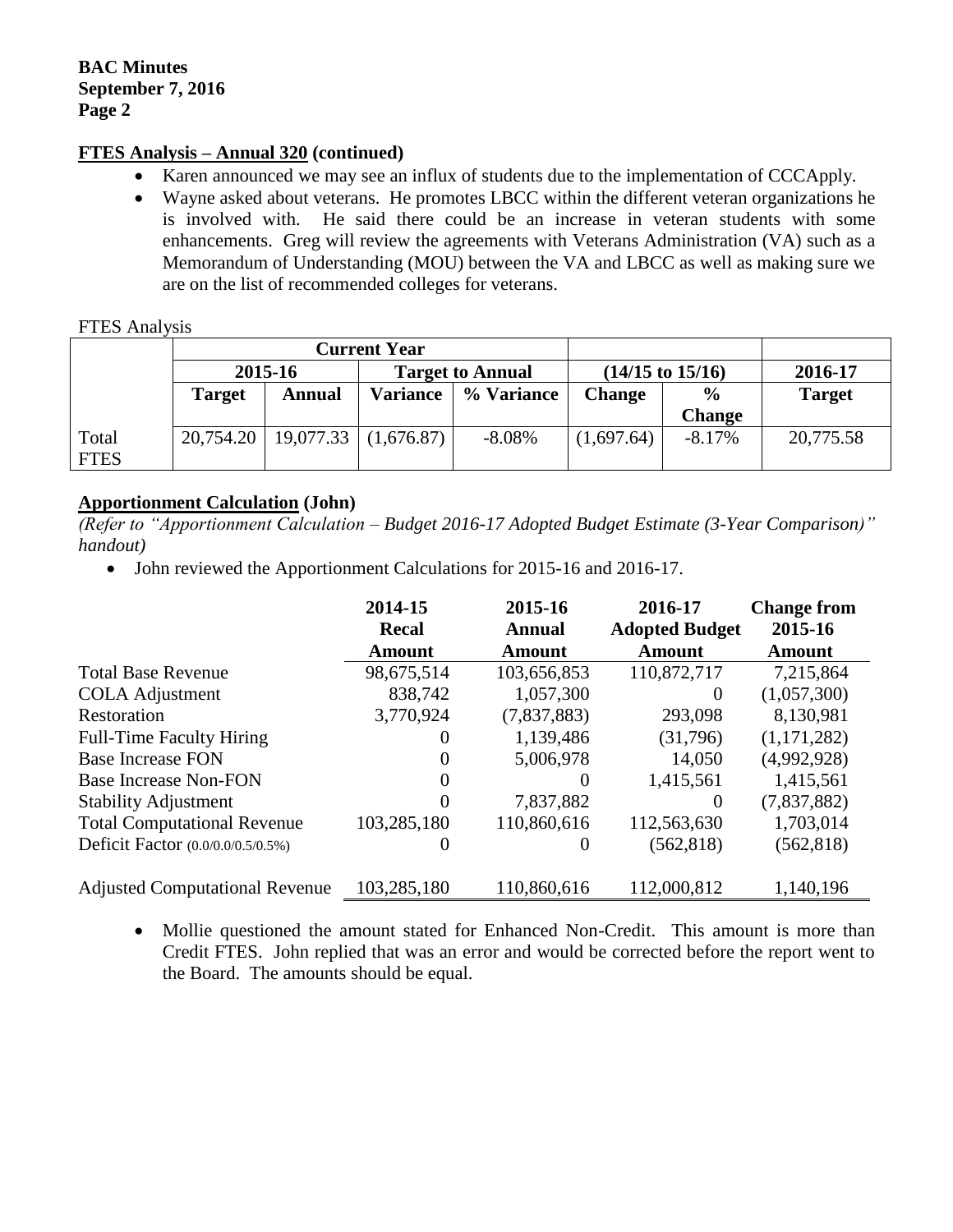## **Adopted Budget FY 2016-2017 (John)**

*(Refer to "Adopted Budget Fiscal Year 2016-17" and "Adopted Budget 2016-17" PowerPoint presentation handouts)*

- John reviewed the Adopted Budget 2016-17 with a PowerPoint presentation. The Budget will be going to the Board on September 13, 2016 for approval. Following are highlights from the presentation:
	- **State Budget Overview**
		- $\circ$  \$114.7 million (2%) in growth funding:
			- \$0 budgeted for LBCC assuming that enrollment will grow back up to our base level.
		- $\circ$  \$0 (0%) COLA.
		- o \$75 million base allocation increase.
			- Approximately \$1.2 million for LBCC.
		- o \$200 million for Strong Workforce Program.
			- Approximately \$1.7 million for LBCC.
		- o \$2.0 million for Equal Employment Opportunity Fund.
			- Approximately \$60,000 for LBCC.
		- o \$5 million for Zero-Textbook Cost Degrees.
			- Competitive grants, unknown whether LBCC will apply.
		- o \$184.6 million for deferred maintenance/instructional equipment with no match requirement.
			- Approximately \$3.3 million for LBCC (\$2.8 million for scheduled maintenance and \$0.5 million for instr. equipment).
		- o No COLA for categorical programs (DSPS, EOPS, and CalWORKs).
		- o \$41.9 million in Proposition 39 Energy Efficiency and Renewable Generation funding.
			- **S759,362 for LBCC.**
		- o \$105.5 million to pay down Mandated Cost reimbursements to be allocated based on FTES.
			- **S1.9 million in one-time funding for LBCC.** (\$9.4) million decrease from 2015-16.
		- o \$20 million for an Online Education Initiative.
			- LBCC estimate is unknown at this time.
	- Karen asked about the \$75 million in base allocation. John answered we are getting more from the State per FTES in the last couple of years. Ann-Marie said growth and COLA are not enough to cover ongoing costs. The Legislature provided funding for base allocation increases. This is to help offset for the lost COLA and lost purchasing power over the years.

## **Strategic Plan Goals**

- 1. Innovate to achieve equitable student success.
- 2. Accelerate college readiness.
- 3. Build community.
- 4. Invest in people and support structures for transformation.

(Included within Board Goals approved on August 23, 2016.)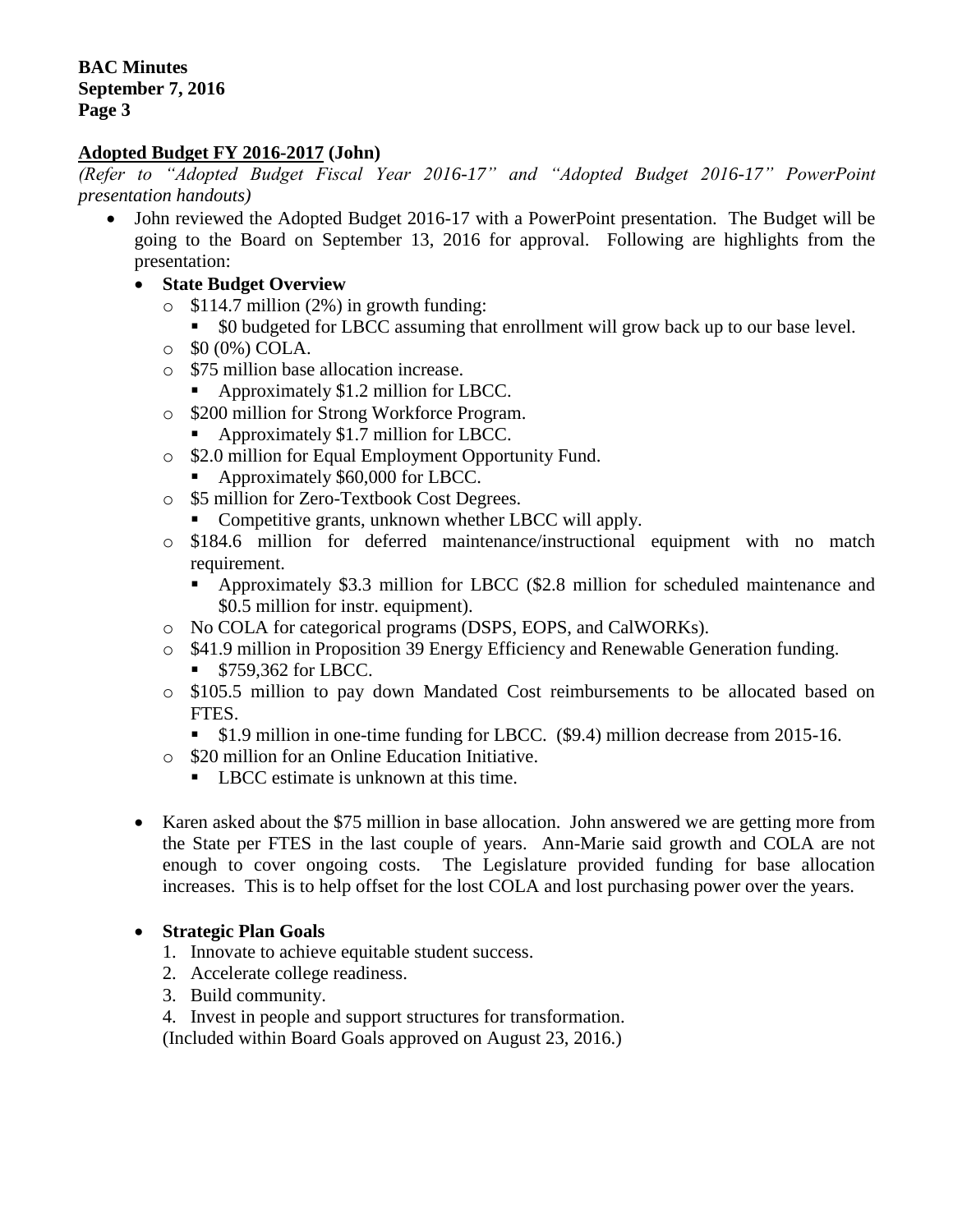## **Institutional Priorities**

The top priority of the College is to enhance the infrastructure of the learning environment and support services to directly improve rates of course completion, progress through foundational skills sequences, and student attainment of academic credentials.

In order to accomplish this top priority, the College will:

- A. Focus resources to introduce or scale-up student success innovations that are supported by data showing promising preliminary results or demonstrated effectiveness.
- B. Maintain fiscal stability:
	- Acquire and manage funding to support student success initiatives.
	- Acquire and manage funding to support equitable outcomes to close achievement gaps.
- C. Analyze and dedicate resources that build effective organizational structures college-wide including:
	- **Focus resources to implement Business Process Reviews and Design Thinking vetted** recommendations.
	- Focus resources to continue analysis throughout other areas of the College.
- D. Support effective integrations of technology in the learning and work environment.

## **Resource Allocations towards Goals & Priorities**

o A grid summarized resource allocations toward Strategic Plan goals and Institutional Priorities.

## **BAC Budget Assumption Highlights**

- o There will be potential budget redirections in response to both the State's budget impact and the priority as identified by the College Planning Committee (CPC).
- o FTES funded and total target is 20,775.
- $\circ$  A 0.5% deficit factor will be included to offset possible shortfall from apportionment revenues.
- $\circ$  Total Cost of Ownership principles shall be employed in department planning and budgeting processes.
- o Maintain a 5.5% minimum unrestricted reserve.
- Institutional Effectiveness Fund Balance goal set at 15% (short-term goal is 12.5%).
- o Load Banking and Vacation Liability Reserves \$2.7 million.
- o Benefit costs changes:
	- STRS increased by  $1.85\%$ . \$933,000
	- $\blacksquare$  PERS increased by 2.041%. \$663,000
	- Retiree Benefits Annual Required Contribution (ARC) increased \$2.4 million.

#### **FTES History and Projection**

- o 12-13 284 Disallowed FTES; 19,521 Funded
- o 13-14 0 Unfunded FTES; 19,910 Funded
- $\circ$  14-15 20.775 Funded FTES
- o 15-16 19,077 Funded FTES
- $\circ$  16-17 20,775 Total Budget FTES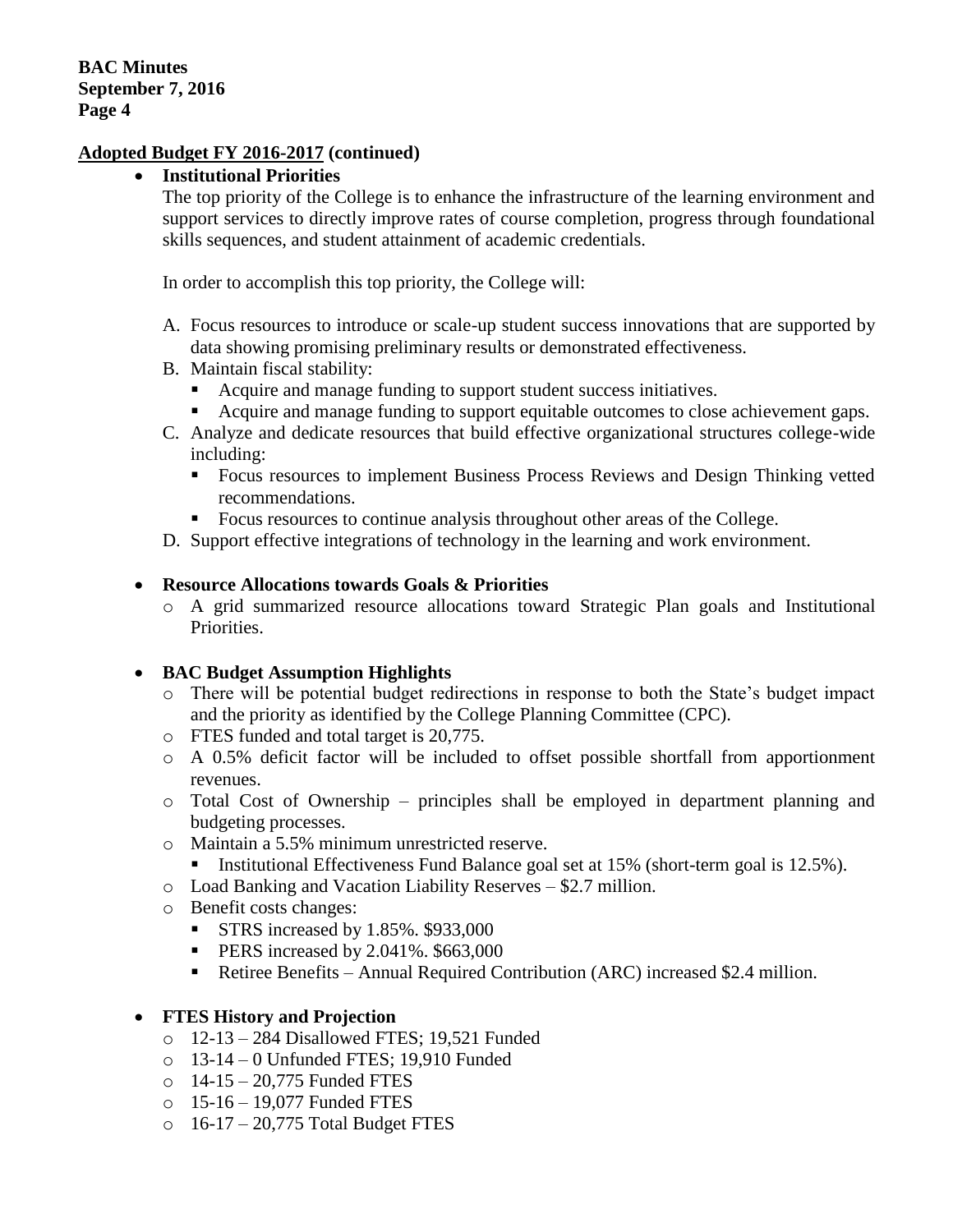## **List of Funds – Expenditures & Other Outgo (in millions)**

o We have a total of 11 funds

|       | <b>Adopted</b> | <b>Unaudited</b> | <b>Adopted</b> |  |
|-------|----------------|------------------|----------------|--|
|       | <b>Budget</b>  | <b>Actual</b>    | <b>Budget</b>  |  |
|       | 2015-16        | 2015-16          | 2016-17        |  |
| Total | \$437.0        | \$238.7          | \$1,214.7      |  |

#### **Unrestricted General Fund**

Unrestricted General Fund Overall Summary

|                           | <b>Unaudited</b> | <b>Adopted</b> | <b>Change</b>   |
|---------------------------|------------------|----------------|-----------------|
|                           | <b>Actual</b>    | <b>Budget</b>  | <b>Increase</b> |
|                           | 2015-16          | 2016-17        | (Decrease)      |
| <b>Total Revenue</b>      | \$135,170,998    | \$123,961,291  | (\$11,209,707)  |
| <b>Total Expenditures</b> | 132,482,606      | 134,390,829    | 1,908,223       |
| Surplus/(Deficit)         | 2,688,392        | (10, 429, 538) | (13, 117, 930)  |
| <b>Fund Balance</b>       | \$28,295,188     | \$17,865,650   | (\$10,429,538)  |

- Deficit Analysis
	- o Of the (\$10.4) million budget deficit in the 2016-17 Adopted Budget, \$7.2 million is onetime expenditures including:

| • Presidential Search                                                         | \$100,000   |
|-------------------------------------------------------------------------------|-------------|
| ■ Business Process Reviews and Design Thinking                                | 5,480,000   |
| • Mandated Cost Carryover from 2015-16                                        | 1,607,000   |
| • Classification Study                                                        | 50,000      |
| $\blacksquare$ Total                                                          | \$7,237,000 |
| The neuralistic 02.2 unilliant of the deficit is a structured deficit related |             |

- o The remaining \$3.2 million of the deficit is a structural deficit, related to ongoing expenditures.
- Major Revenue Changes in 2016-17
	- $\circ$  Apportionment (\$1.1) million decrease is the net of:
		- (\$2.3) million decrease due to prior year apportionment recalc revenue.
		- \$1.2 million increase to base allocation.
	- o Other State Revenue (\$9.7) million decrease due to:
		- (\$9.4) million decrease in one-time allocation of Mandated Cost Revenue.
		- (\$0.3) million decrease in State Lottery revenue.
- Major Expenditure Changes in 2016-17
	- $\circ$  Academic Salaries the (\$0.1) million decrease is the net of the savings due to the retirements of 32 full-time faculty, less increases from the hiring of 28 new full-time faculty, 2 new academic managers, and the effect of salary schedule restructuring.
	- $\circ$  Classified Salaries \$2.5 million increase is due mainly to the restoration of certain previously reduced positions (0.74 FTE – 6 positions), the creation of new positions (18.26 FTE – 21 classified positions; 2 classified management positions), step  $\&$  column increases, salary increases, and the assumption that vacancies will be filled.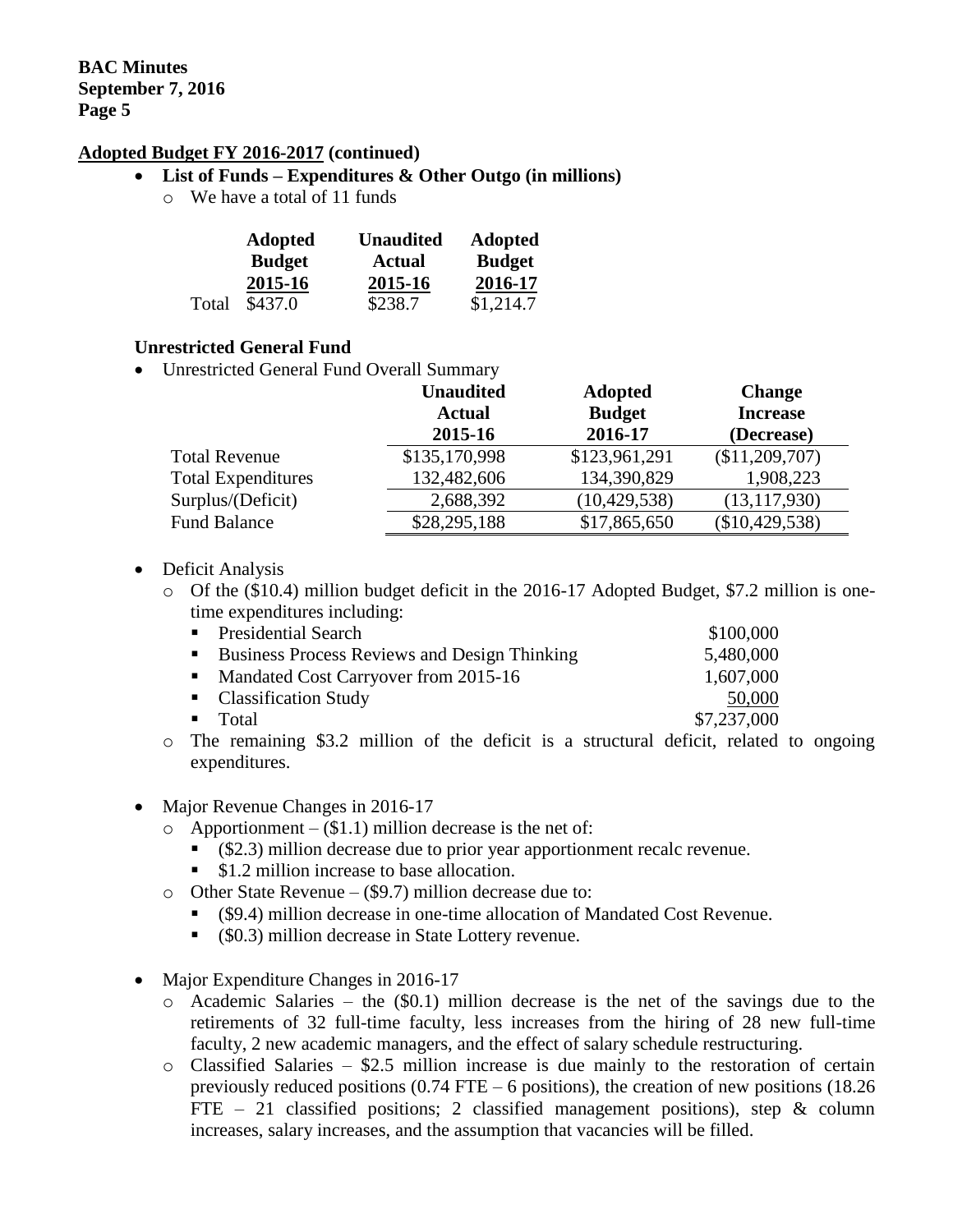- o Total Benefits \$2.0 million increase due to the increase in positions and increases to certain benefit rates, most notably the 1.85% for STRS, the 2.041% for PERS, and early retirement incentives of \$0.5 million.
- o Contract Services and Operating Expenses \$7.2 million increase is due mainly to the following items: \$5.5 million for business process review and design thinking implementation work; \$0.4 million increase to utility budgets; and \$1.3 million net increase in various other accounts including \$0.7 million carryover of Mandated Cost revenue for Strategic Plan, Communication Plan, professional development, and web design and implementation.
- $\circ$  Capital Outlay (\$2.0) million decrease is due mainly to the reduction in one-time expenditures for technology refresh and instructional equipment funded by the Mandated Cost revenue augmentation.
- o Other Outgo (\$7.7) million decrease is due to the \$7.1 million one-time transfer in 2015- 16 to the Capital Outlay Fund for Mandated Cost projects, which will not be repeated in 2016-17; and the \$0.6 million decrease in transfers to the Self-Insurance fund.
- Mollie asked about our mandated reserves. The Board policy requires us to keep 5.5% in Reserves which is \$7.4 million and is included in the \$17.9 million showing on the chart on slide 25. The remaining amount is \$10.5 million. Page 25 of budget book shows the breakdown.
- Total Expenditures for 2016-17 are \$134.4 million. Salaries & Benefits represent 84.9% of the total.
- Mandated Cost Allocations In 2016-17 the District has budgeted \$10.2 million for one-time purposes utilizing Mandated Cost proceeds from both the prior year and current year. Expenditures without Mandated Cost equal \$124.2 million. The Mandated Cost funds will be allocated as follows:

|                                                                            | 2015-16      | 2016-17*     |  |  |
|----------------------------------------------------------------------------|--------------|--------------|--|--|
| <b>Scheduled Maintenance Projects</b>                                      | \$2,265,000  | \$2,200,111  |  |  |
| <b>Redevelopment Projects</b>                                              | 48,000       | 48,000       |  |  |
| <b>Instructional Equipment</b>                                             | 2,927,470    | 2,527,909    |  |  |
| <b>Technology Replacement and Refresh</b>                                  | 4,462,913    | 2,286,203    |  |  |
| Website Design & Implementation                                            | 200,000      | 200,000      |  |  |
| <b>Professional Development</b>                                            | 150,000      | 51,754       |  |  |
| <b>Communication Plan Implementation</b>                                   | 400,000      | 310,013      |  |  |
| Title IX Compliance Implementation                                         | 50,000       | 50,000       |  |  |
| Innovate So Cal                                                            | 100,000      | 100,000      |  |  |
| <b>Strategic Plan Development</b>                                          | 100,000      | 98,625       |  |  |
| <b>Discretionary Budget Augmentation</b>                                   | 581,000      | 351,085      |  |  |
| Schedule 25 Training                                                       | 10,000       | 10,000       |  |  |
| <b>Business Process Reviews</b>                                            |              | 1,913,157    |  |  |
| <b>Executive Coaching</b>                                                  |              | 41,500       |  |  |
| Total                                                                      | \$11,294,383 | \$10,188,357 |  |  |
| $*2016-17$ Allocation includes $\$8.3$ million carried over from $2015-16$ |              |              |  |  |

 $2016$ -17 Allocation includes \$8.3 million carried over from 2015-16.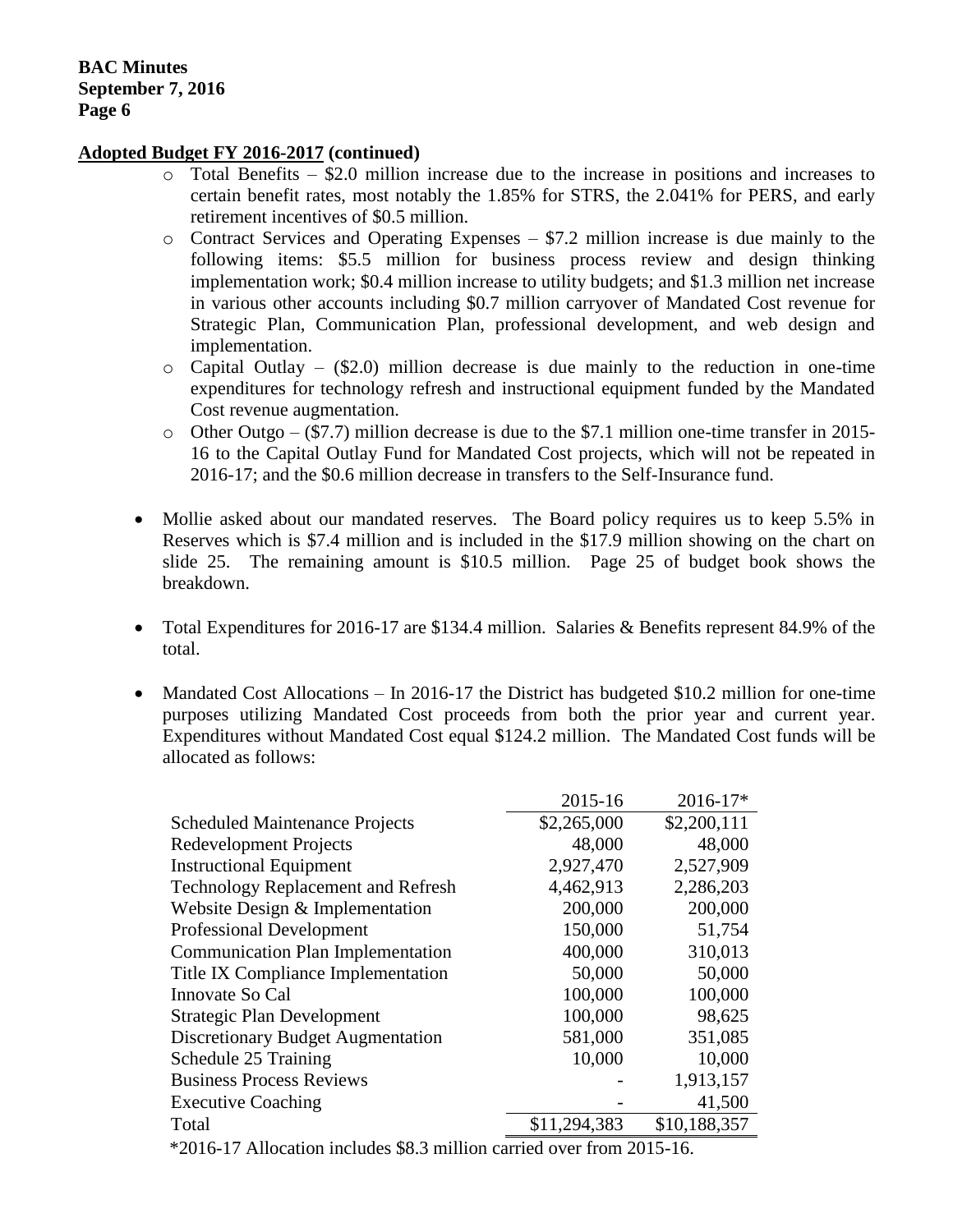- Unrestricted General Fund Two-Year Projection
	- o The 2017-18 Projections start by assuming everything remains the same as the prior year budget and then revisions are made for anticipated changes.

|                                | Projected<br>2017-18 | Projected<br>2018-19 |
|--------------------------------|----------------------|----------------------|
| <b>Beginning Fund Balance</b>  | \$17,865,650         | \$7,367,557          |
| Prior Year Surplus/(Deficit)   | (10, 429, 538)       | (10, 498, 093)       |
| <b>Apportionment Changes</b>   | 1,227,771            | 2,680,167            |
| <b>Other Revenue Changes</b>   | (1,913,157)          |                      |
| New & Restored Positions       | (2,428,369)          |                      |
| Other Salary & Benefit Changes | (3,488,000)          | (3,636,000)          |
| <b>Other Expense Changes</b>   | 6,533,200            | 658,000              |
| Net Surplus/(Deficit)          | (10, 498, 093)       | (10,795,926)         |
| <b>Ending Fund Balance</b>     | \$7,367,557          | $(\$3,428,369)$      |
|                                | 5.51%                | $(2.51\%)$           |

- o The Apportionment changes represent COLA increases of 1.11% for 2017-18 and 2.42% for 2018-19 as projected by School Services.
- o The New & Restored Positions is to hire 31 full-time faculty and 1 new management position.
- Future Budget Challenges
	- o Enrollment:
		- Declining enrollment reported for 2015-16.
		- Stabilization funding for 2015-16.
		- We will need to grow back at least to our base FTES level to avoid a decrease in apportionment in 2016-17.
		- Without growth funds we will need to start reducing expenditures in order to balance budget.
	- o Retiree Benefits Obligations:
		- Other post-employment benefits (OPEB) liabilities for future retiree health benefits have increased sharply.
		- ARC is \$5.2 million (86% increase).
		- \$44.4 million Unfunded Actuarial Accrued Liability (UAAL).
	- o Sunset of Proposition 30 Revenues:
		- We received \$17.2 million from Proposition 30 in 2015-16.
		- Approximately 21% from Sales Tax.
		- 79% from Income Tax.
		- Sales tax increase terminates at the end of 2016.
		- Income tax increase terminates at the end of 2018.
	- o State Pension Obligations:
		- **Employer Contributions scheduled to increase each year over the next five years.**
		- STRS 19.10% by 2020-21.
		- **PERS** 19.80% by 2020-21.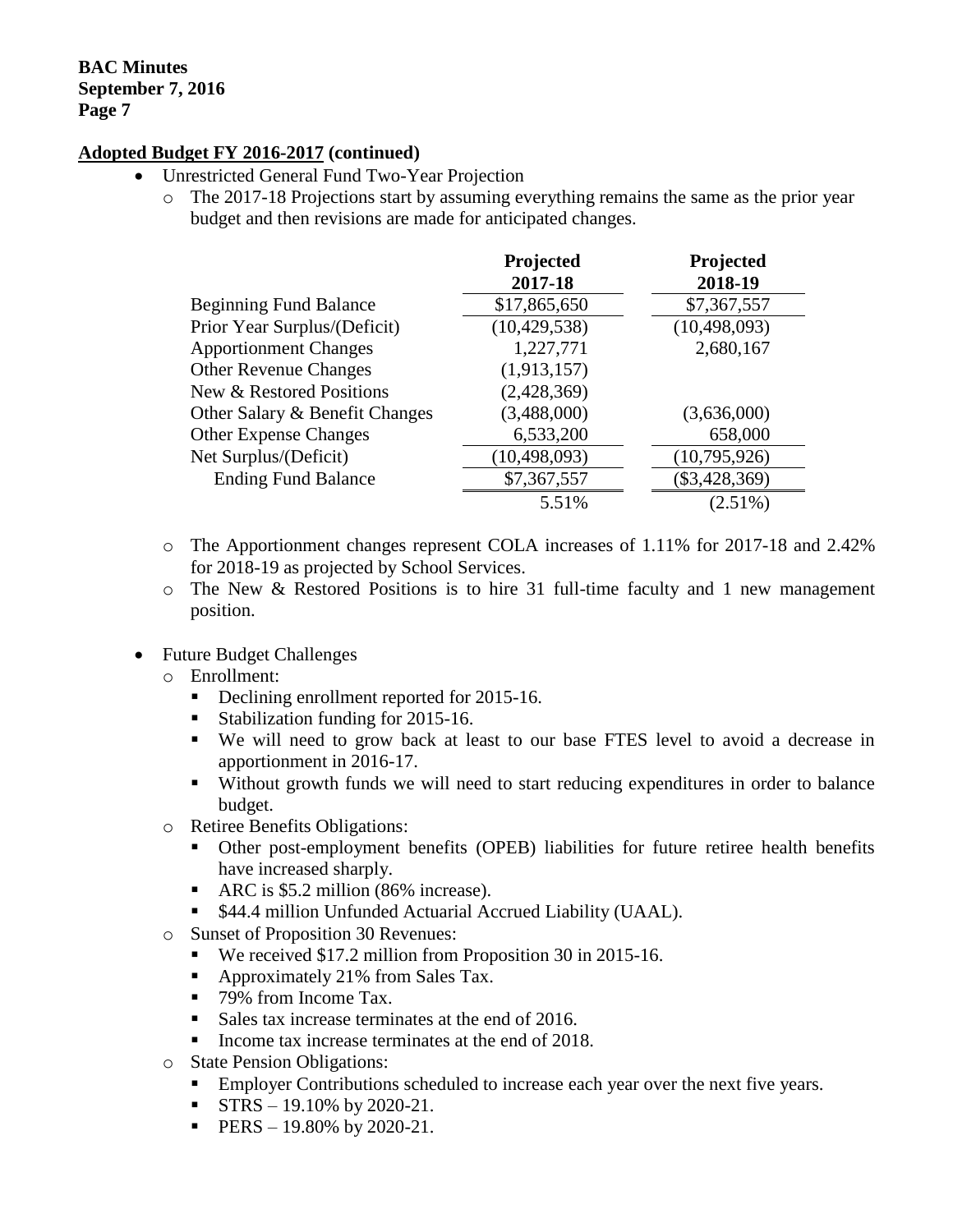- STRS & PERS Future Employer Rates
	- o A grid showing STRS and PERS rates from 2015-16 to 2020-21 shows the estimates for future expenditures.
- Chris asked for clarification on the contribution rates for PERS and STRS. John confirmed the calculation is a percentage of salaries. The rate for PERS is currently 7% for Classic and 6% for New. The rate for STRS is currently 10.25% for Classic and 9.205% for New.

## **Restricted General Fund**

 John briefly reviewed the Restricted General Fund Budget. The information can be found on pages 27-35 in the Adopted Budget book. A summary is provided below:

| Long Beach Community College District<br>2016-2017 Adopted Budget<br><b>Restricted General Fund</b> |               |               |  |  |  |           |                |
|-----------------------------------------------------------------------------------------------------|---------------|---------------|--|--|--|-----------|----------------|
|                                                                                                     |               |               |  |  |  |           |                |
|                                                                                                     |               |               |  |  |  | UNAUDITED | <b>ADOPTED</b> |
|                                                                                                     | <b>ACTUAL</b> | <b>BUDGET</b> |  |  |  |           |                |
| <b>Restricted General Fund</b>                                                                      | 2015-2016     | 2016-2017     |  |  |  |           |                |
|                                                                                                     |               |               |  |  |  |           |                |
| <b>Total Federal Revenue</b>                                                                        | 7,420,082     | 7,911,846     |  |  |  |           |                |
| <b>Total State Revenue</b>                                                                          | 18,527,240    | 36.428.924    |  |  |  |           |                |
| Total Local Revenue                                                                                 | 4,638,125     | 4,953,818     |  |  |  |           |                |
| TOTAL REVENUE                                                                                       | 30,585,447    | 49,294,588    |  |  |  |           |                |
|                                                                                                     |               |               |  |  |  |           |                |
| TOTAL EXPENDITURES & OTHER OUTGO                                                                    | 29,894,653    | 49,244,431    |  |  |  |           |                |
|                                                                                                     |               |               |  |  |  |           |                |
| OPERATING SURPLUS/(DEFICIT)                                                                         | 690,794       | 50,157        |  |  |  |           |                |
| Plus Beginning Balance                                                                              | 3,347,541     | 4,038,335     |  |  |  |           |                |
| ENDING BALANCE                                                                                      | 4,038,335     | 4,088,492     |  |  |  |           |                |
|                                                                                                     |               |               |  |  |  |           |                |

 Karen asked about Full-Time Student Success Grant. Ann-Marie responded it is a grant for students that flows from the Restricted General Fund to the Financial Aid fund. The guidelines for processing the grant came from the Chancellor's Office.

## **2017-18 & 2018-19 Projections (Ann-Marie)**

*(Refer to "Projection Fiscal Years 2017-18 & 2018-19" handout)*

- Ann-Marie reviewed the Fund Balance Projections for Fiscal Years 2017-18 and 2018-19.
- Ann-Marie suggested we need to cut back on our discretionary spending in the next few years.
- Karen asked for suggestions on how we can grow and if we can grow past 20,775 FTES? Ann-Marie said we have an established growth rate of 1.77% that we can grow to in 2016-17.
- Greg reminded the group about discretionary funds. The budget has a certain amount that falls out because we don't spend all of the funds. Ann-Marie said we have about  $$1.5 - $2.0$ million that falls out of the budget with vacancies and those discretionary funds that are not spent in the year. It would be wise to discuss how we would want to cut back on our discretionary spending as a whole and not penalizing those that do not spend all of their funds.